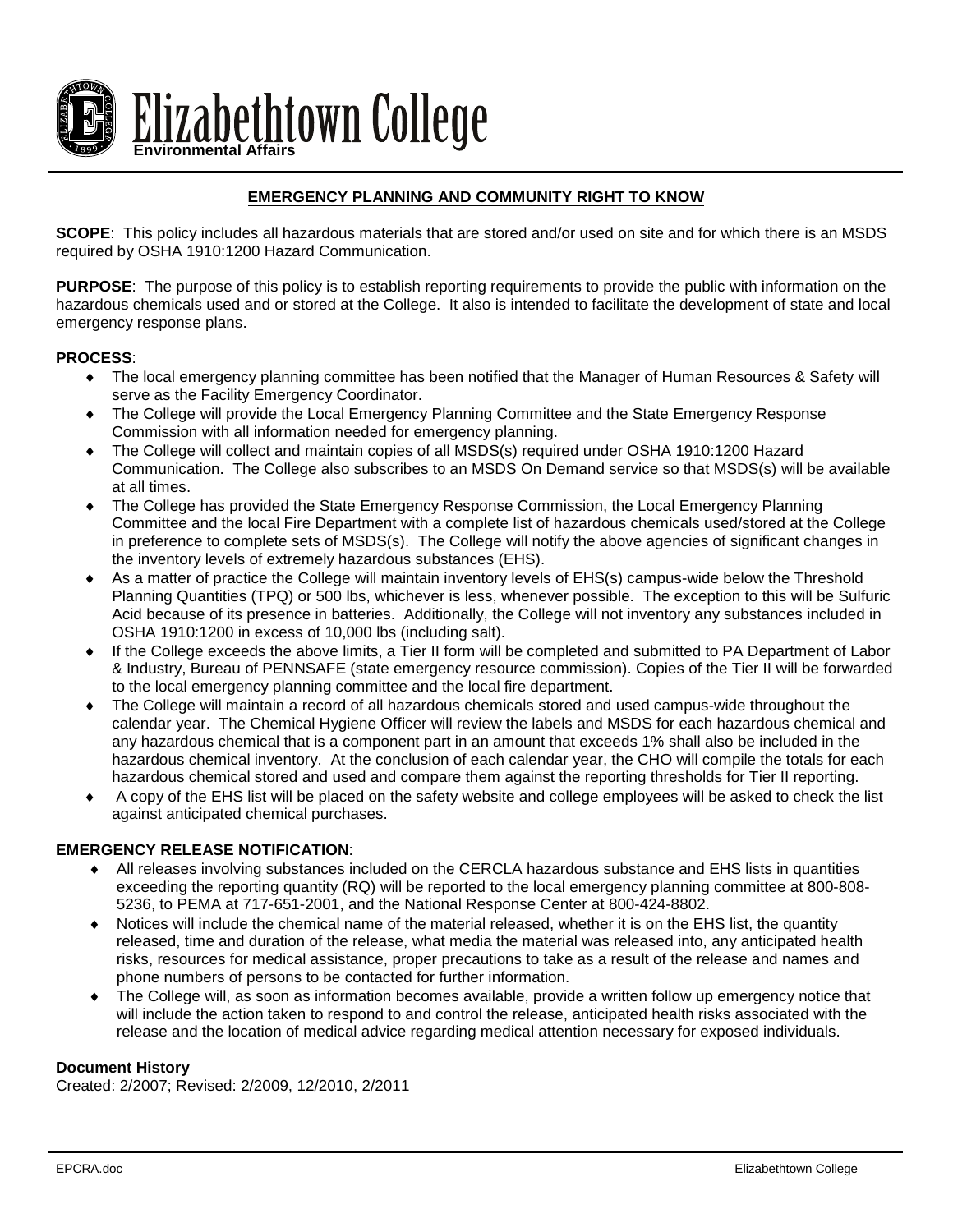

### **EPCRA EXTREMELY HAZARDOUS SUBSTANCES**

Acetone Cyanohydrin Acetone Thiosemicarbazide Acrolein Acrylamide Acrylonitrile Acrylyl Chloride Adiponitrile Aldicarb Aldrin Allyl Alcohol Allylamine Aluminum Phosphide Aminopterin Amiton Amiton Oxalate Ammonia Amphetamine Aniline Aniline,2,4,6-Trimethyl-Antimony Pentafluoride Antimycin A ANTU Aresenic Pentoxide Arsenous Oxide Arsenous Trichloride Arsine Azinphos-Ethyl Azinphos-Methyl Benzal Chloride Benzenamine, 3-(Triflouromethyl)- Benzene, 1-(Chloromethyl)-4Nitro-Benzenearsonic Acid Benzimidazole, 4,5-Dichloro-2- (Triflouromethyl)- Benzotrichloride Benzyl Chloride Benzyl Cyanide Bicyclo(2.2.1)Heptane-2-Carbonitrile, 5-Chloro-6- (((Methylamion)Carbonyl)Oxy)Imino)-, (1s-(1-alpha, 2 beta,4-alpha,5-alpha,6E))- Bis (Chloromethyl) Ketone **Bitoscanate** Boron Trichloride Boron Trifluoride Boron Trifluoride with Methyl Ether (1:1) Bromadiolone Bromine Cadmium Oxide Cadmium Stearate Calcium Arsenate

**Camphechlor Cantharidin** Carbachol Chloride Carbamic Acid, Methyl-, o(((2,4-Dimethyl-1, 3-Dithiolan-2-yl)Methylene )Amino)- Carbofuran Carbon Disulfide **Carbophenothion** Chlordane Chlorfenvinfos Chlorine Chlormethos Chlormequat Chloride Chloroacetic Acid Chloroethanol Chloroethyl Chloroformate Chloroform Chloromethyl Ether Chloromethyl Methyl Ether Chlorophacinone Chloroxuron **Chlorthiophos** Chromic Chloride Cobalt,((2,2(prime)-(1,2- Ethanediylbis(Nitrilomethylidyne00 Bis(6-j Fluorophenolato))(2-)-N,N(prime,)) (prime))- Cobalt Carbonyl **Colchicine Coumaphos Coumatetralyl** Cresol, o-**Crimidine Crotonaldehyde** Crotonaldehyde, (E)- Cyanogen Bromide Cyanogen Iodide Cyanophos Cyanuric Fluoride Cycloheximide Cyclohexylamine Decarborane (14) Demeton Demeton-S\_Methyl **Dialifor** Diborane Dichloroethyl ether Dichloromethylphenylsilane Dichlorvos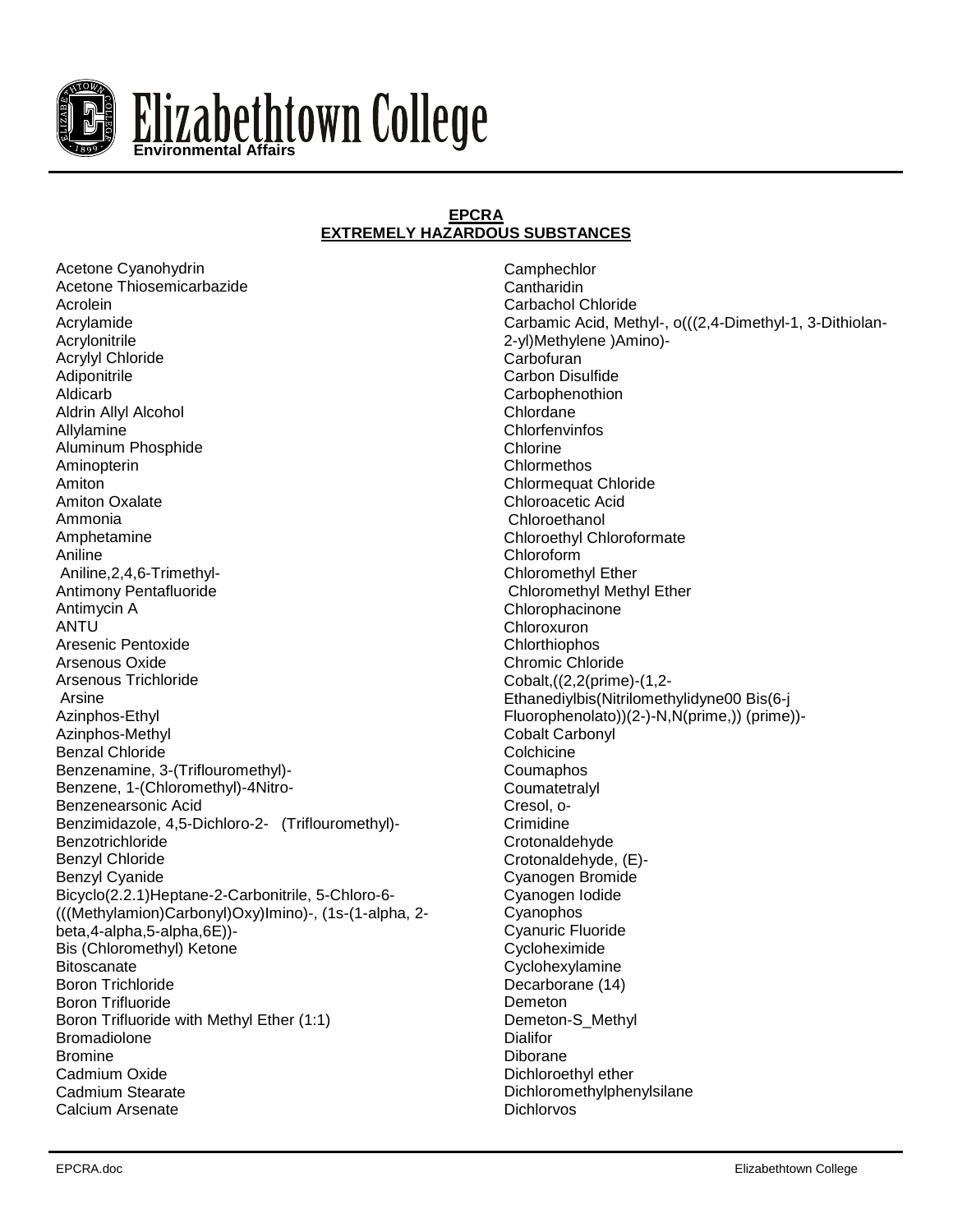

**Dicrotophos** Diepoxybutane Diethyl Chlorophosphate **Digitoxin** Diglycidyl Ether Digoxin Dimefox **Dimethoate** Dimethyl Phosphorochloridothioate Dimtheyl sulfate Dimethyldichlorosilane Dimethylhydrazine Dimethyl-p-Phenylenediamine **Dimetilan Dinitrocresol** Dinoseb **Dinoterb** Dioxathion Diphacinone Diphosphoramide,Octamethyl-**Disulfoton** Dithiazanine Iodide **Dithiobiuret** Emetine, Dihydrochloride Endosulfan Endothion Endrin Epichlorohydrin EPN Ergocalcifereol Ergotamine Tartrate Ethanesulfonyl Chloride, 2=-Chloro-Ethanol,1,2-Dichloro-,Acetate **Ethion** Ethooprophos Ethylbis (2- Chloroethyl) Amine Ethylene Fluorohydrin Ethylene Oxide Ethylenediamine **Ethyleneimine** Ethylthiocyanate Fenamiphos Fensulfothion Fluenetil Fluorine Fluoroacetamide Fluoroacetic Acid Fluoracetyl Chloride Fluorouracil Fonofos Formaldehyde Formaldehyde Byanohydrin

Formetanate Hydrochloride Formothion Formethanate Hydrochloride Fosthietan Fuberidazole Furan Gallium Trichloride Hexachlorocyclopentadiene Hexamethylenediamine, N,N(prime)-Dibutyl-Hydrazine Hydrocyanic Acid Hydrogen Chloride (gas only) Hydrogen Fluoride Hydrogen Pereoxide (conc> 52 %) Hydrogen Selenide Hydrogen Sulfide Hydroquinone Iron, Pentacarbonyl-Isobenzan Isobutyronitrile Isocyanic Acid, 3,4-Dichlorophenyl Ester Isodrin Isofluorphate Isophorone Diisocyanate Isopropyl Chloroformate Isopropylmethyl-pyrazolyl Dimethylcarbamate Lactonitrile Leptophos Lewisite Lindane Lithium Hydride **Malononitrile** Manganese, Tricarbonyl Methylcyclopentadienyl Mechlorethamine Mephosfolan Mercuric Acetate Mercuric Chloride Mercuric Oxide Methacrolein Diacetate Methacrylic Anhydride Methacrylonitrile Methacryloyl Chloride Methacryloyloxyethyl Isocyanate Methamidophos Methanesulfonyl Fluoride Methidathion **Methiocarb Methomyl** Methoxyethylmercuric Acetate Methyl 2- Chloroacrylate Methyl FBromide Methyl Chloroformate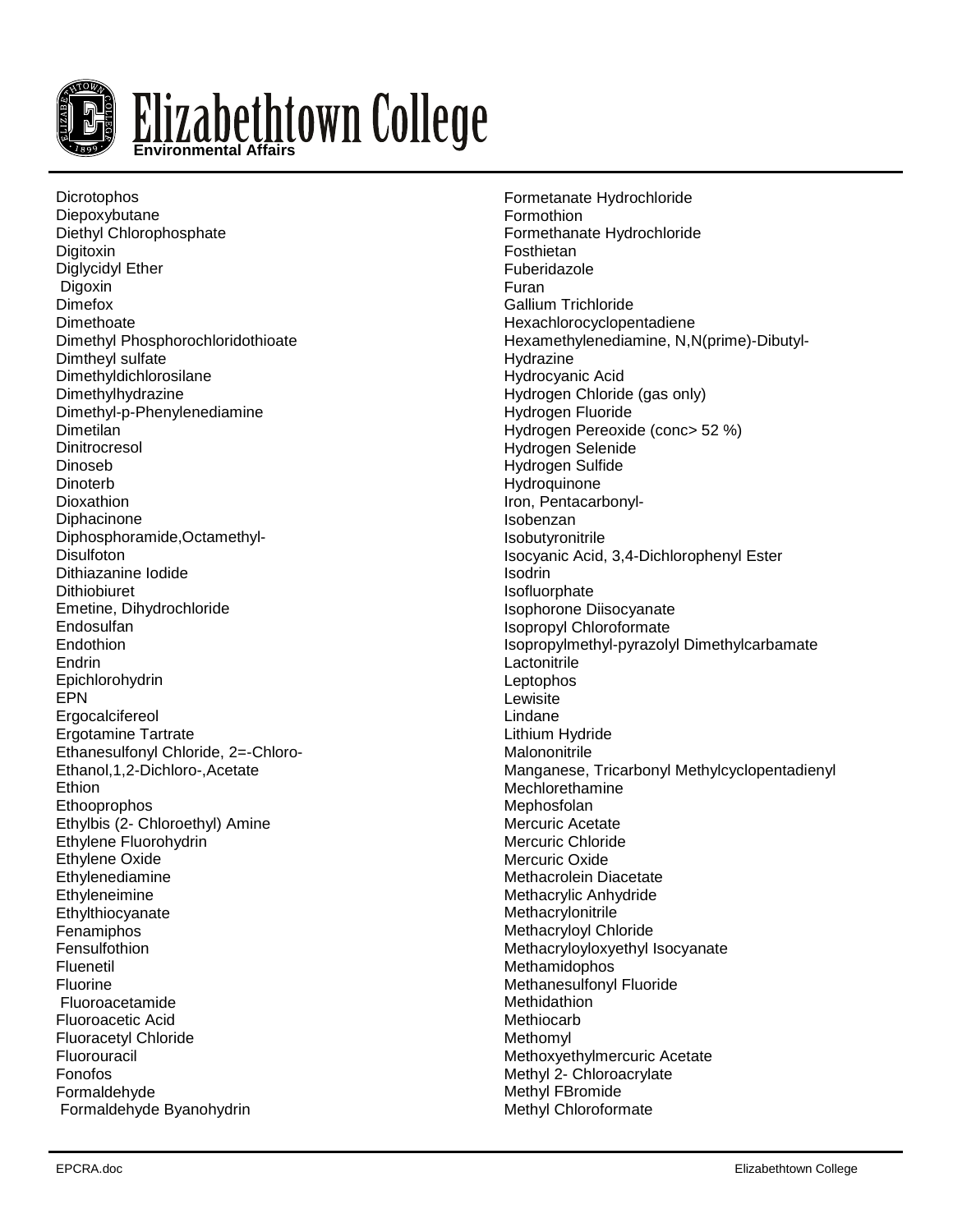

Methyl Hydrazine Methyl Isocyanate Methyl Isothiocyanate Methyl Mercaptan Methyl Phenkapton Methyl Phosphonic Dichloride Methyl Thiocyanate Methyl Vinyl Ketone Methylmercuric Dicyanamide Methyltrichlorosilane **Metholcarb** Mevinphos Mexacarbate Mitomycin C **Monocrotophos** Muscimol Mustard Gas Nickel Carbonyl **Nicotine** Nicotine Sulfate Nitric Acid Nitric Oxide Nitrobenzene Nitrocyclohexane Nitrogen Dioxide Nitrosodimethylamine Norbormide Organorhodium Complex (PMN-82-147) Ouabain Oxamyll Oxetane, 3,3- Bis(Chloromethyl)- **Oxydisulfoton Ozone** Paraquat Dichloride Paraquqt Methosulfate Parathion Parathion-Methyl Aris Green Pentaborane Pentadecylamine Peracetic Acid Perchloromethylmercaptan Phenol Phenol,2,2-(prime)-Thiobis (4-Chloro-6-Methyl)- Phenol,3-(1-Methylethyl)-,Methylcarbamate Phenoxarsine, 10,10 (prime)-Oxydi-Phenyl Dichloroarsine Phenylhydrazine Hydrochloride Phenylmercury Acetate Phenylsilatrane Phenylthiourea Phorate

Phosacetim Phosfolan **Phosgene Phosphamidon** Phosphine Phosphonothioic Acid, Methyl-, O-Ethyl O-(4-(Methylthio) Phenyl) Ester Phosphonothioic Acid, Methyl-, S-(2-(Bis (1Methylethyl)Amino)Ethyl) O-Ethyl Ester Phosphoric Acid, Dimethyl 4-(Methylthio) Pheny 1 Esteer Phosphorothioic Acid, OKO-Dimthyl-S-(2-Methylthio) Ethyl Ester **Phosphorus** Phosphorus Oxychloride Pholphorus Pentachloride Phosphorus Trichloride Physostigmine Physostigmine, Salicylate (1:1) **Picrotoxin** Piperidine Pirimifos-Ethyl Potassium Arsenite Potassium Cyanide Potassium Silver Cyanide Promecarb Propargyl Bromide Propiolactone, Beta-**Propionitrile** Propionitrile, 3-Chloro-Propiophenone, 4-Amino-Propyl Chloroformate Propylene Oxide Propyleneimine **Prothoate** Pyrene Pyridine, 2o-Methyl-5-Vinyl-Pyridine, 4-Amino-Pyridine, 4-Nitro-,1-Oxide Pyriminil **Salcomine** Sarin Selenious Acid Selenium Oxychloride Semicarbazide Hydrochloride Silane, (4-Aminobutyl)Diethoxymethyl-Sodium Arsenate Sodium Arsenite Sodium Azide (Na(N3)) Sodium Caodylate Sodium Cyanide (Na(CN)) Sodium Fluoroacetate Sodium Selenate